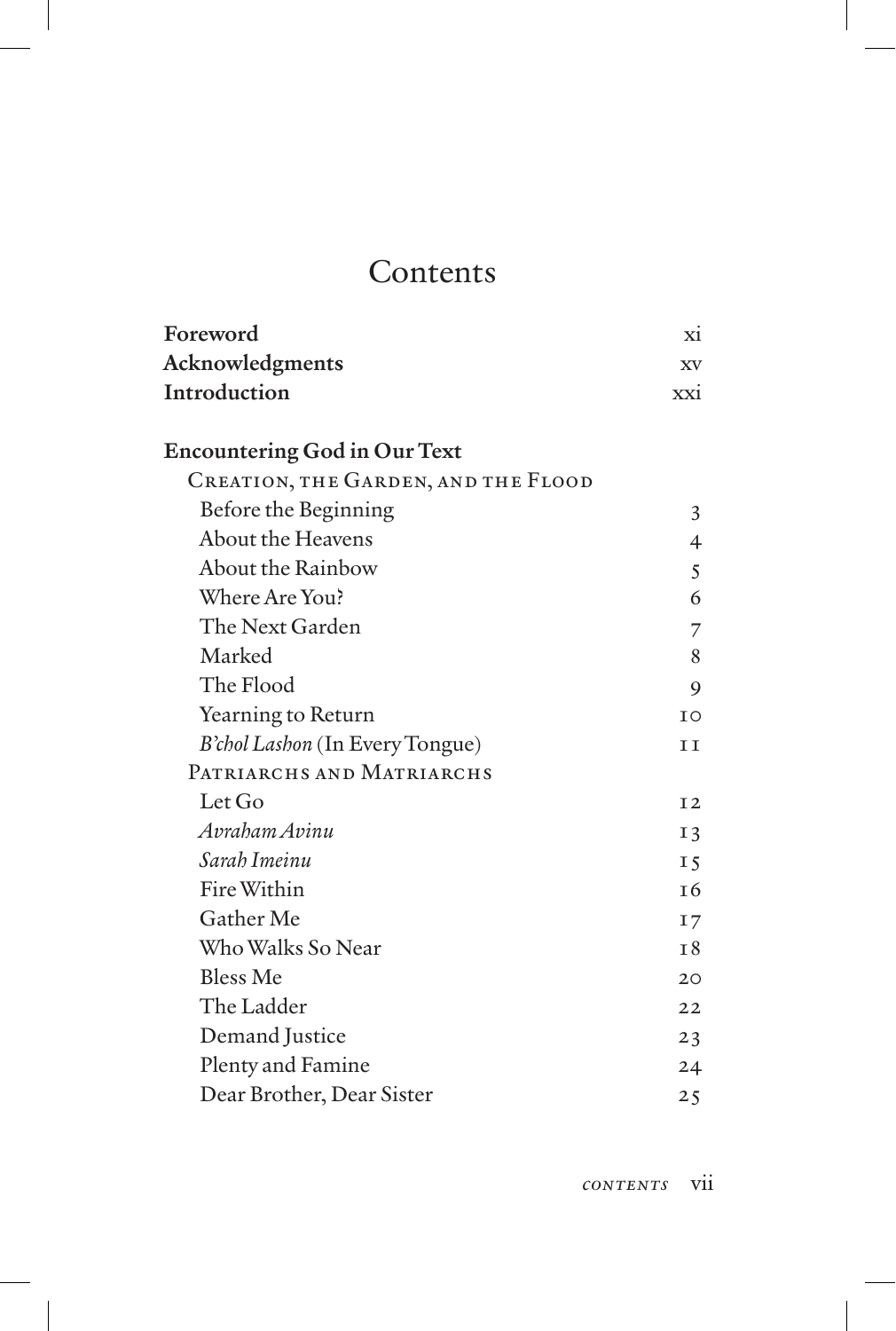| <b>ESCAPE FROM EGYPT</b>                  |                 |
|-------------------------------------------|-----------------|
| When a New Pharaoh Arises                 | 26              |
| I Am Pharaoh                              | 27              |
| The Work Unseen                           | 29              |
| Crossing                                  | 30 <sup>°</sup> |
| Between Egypt and Sinai                   | 3 <sup>2</sup>  |
| Unknown Lands                             | 33              |
| IN THE DESERT AND AT SINAI                |                 |
| Manna                                     | 34              |
| Dust and Water                            | 35              |
| Golden Calf                               | 36              |
| <b>Fleeting Moments</b>                   | 38              |
| Amalek Within                             | 39              |
| Be the Blessing                           | 40              |
| Exodus, Again and Again                   | 4I              |
| The Way Home                              | 43              |
| Goodbye                                   | 44              |
| PRIESTS, SACRIFICE, AND TEMPLE SERVICE    |                 |
| Tabernacle                                | 45              |
| Salt and Honey                            | 46              |
| Fire and Ash                              | 48              |
| <b>Stones of Remembrance</b>              | 49              |
| <b>Vows</b>                               | 5I              |
| Take Me Apart                             | 5 <sub>2</sub>  |
| Blood on Holy Ground                      | 53              |
| PROPHECY                                  | 54              |
| Tears, Too Close: A Prayer of Consolation | 54              |
| Is This the Fast?                         | 56              |
| Take Us to the Mountain                   | 58              |
| <b>Two Ravens</b>                         | 60              |
| Return Us to You                          | 6т              |
| <b>PSALMS</b>                             | 63              |
| Abundance                                 | 63              |
|                                           |                 |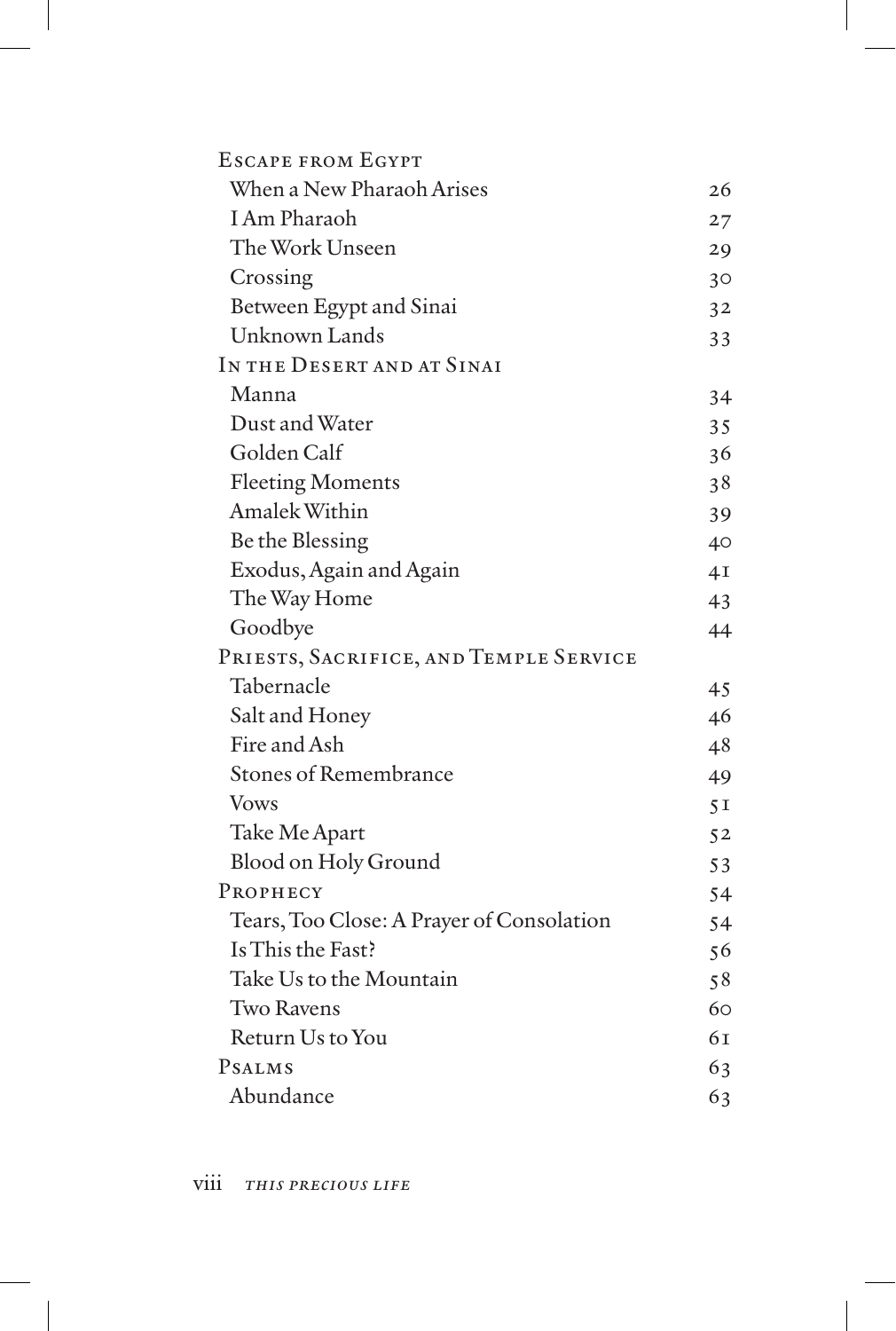| Mountain Prayer at Twilight          | 64  |
|--------------------------------------|-----|
| Cornerstone                          | 66  |
| To Battle Injustice                  | 68  |
| Secret Light                         | 70  |
| Praise, Praise                       | 71  |
| <b>Encountering God in Our World</b> |     |
| THE DIVINE IN THE WORLD              |     |
| One You                              | 75  |
| <b>Two Horizons</b>                  | 77  |
| <b>Tending Gardens</b>               | 78  |
| <b>Fresh Delights</b>                | 79  |
| All Is Well                          | 80  |
| Duet of Joy and Sorrow               | 81  |
| I Sing                               | 82  |
| The Largest Prayer                   | 83  |
| TIME AND STILLNESS                   |     |
| <b>Before Morning</b>                | 84  |
| Leaving                              | 85  |
| Arriving                             | 86  |
| <b>Now</b>                           | 87  |
| I Am Breathing                       | 88  |
| Inside the Light                     | 89  |
| <b>SACRED STRUGGLES</b>              |     |
| The Cut That Heals                   | 9 I |
| You without Peace                    | 93  |
| In My Distress                       | 94  |
| Spiritual Vandals                    | 96  |
| A Human Journey                      | 98  |
| <b>BLESSING EACH OTHER</b>           |     |
| Art and Practice                     | 99  |
| Show Me                              | IOO |
| Always This Wonder                   | IOI |